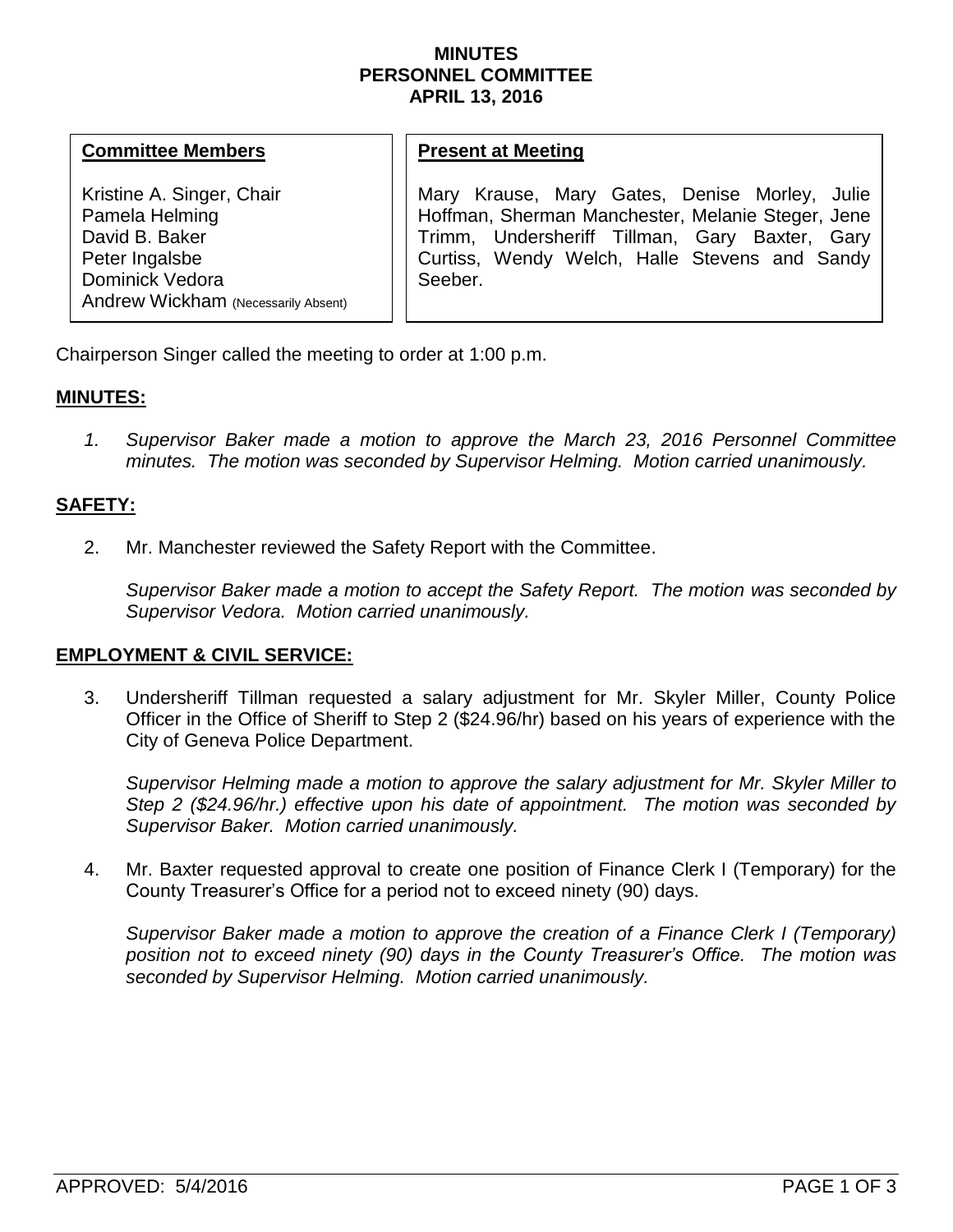## **MINUTES PERSONNEL COMMITTEE APRIL 13, 2016**

# **OTHER:**

5. Ms. Hoffman requested approval for a resolution for the County Administrator to sign the 2016 Excellus Contingent Premium Financing Agreement, Master Group Agreement, and the Excellus Dental Blue Options Administrative Services Agreement.

*Supervisor Vedora made a motion to recommend the authorization of the County Administrator sign the 2016 Excellus Contingent Premium Financing Agreement, Master Group Agreement, and the Excellus Dental Blue Options Administrative Services Agreement as a block. The motion was seconded by Supervisor Ingalsbe. Motion carried unanimously.*

## **INFORMATION ITEMS:**

- 6. Ms. Morley updated the Committee regarding the Visions Newsletter. The Visions Newsletter is distributed quarterly to County employees and delivers information regarding employee recognition, new hires, resignations, etc. Ms. Morley would like to propose ceasing publication of the Visions Newsletter and distributing information electronically via the Employee Portal and Key Events. There were no objections from the Committee.
- 7. Ms. Krause presented a resolution to declare the week of May  $1 7$ , 2016 as "Public Service" Recognition Week". Activities for the week include a Bridges out of Poverty training on May 2, Confidential Secretary Networking Lunch on May 3, Healthy Snack Day on May 4, New Employee Focus Group on May 5, and a CSEA Focus Group on May 6.

*Supervisor Baker made a motion to declare May 1 – 7, 2016 as Public Service Recognition Week. The motion was seconded by Supervisor Ingalsbe. Motion carried unanimously.* 

8. Ms. Krause and Mr. Curtiss spoke on behalf of a resolution being presented to the Board of Supervisors regarding the appointment of Mr. Brian Young to the position of Deputy County Administrator.

*Supervisor Helming made a motion to recommend the appointment of Mr. Brian Young to the position of Deputy County Administrator effective May 2, 2016. The motion was seconded by Supervisor Vedora. Motion carried 3 to 1.* 

9. Ms. Gates updated the Committee regarding the salary increase for the District Attorney. New York State Law for the Commission on Legislative, Judicial and Executive Compensation establishes the salary for District Attorneys according to the salary increases of the County and State Supreme Court judges. The 2016 increase is not included in the State budget. Ms. Gates presented the Committee with a resolution strongly urging the Governor and Legislature to provide funding for the mandatory increase to the District Attorney's salary.

*Supervisor Helming made a motion to recommend the resolution strongly urging the Governor and Legislature to provide funding for the mandatory increase in the District Attorney's salary. The motion was seconded by Supervisor Ingalsbe. Motion carried unanimously.*